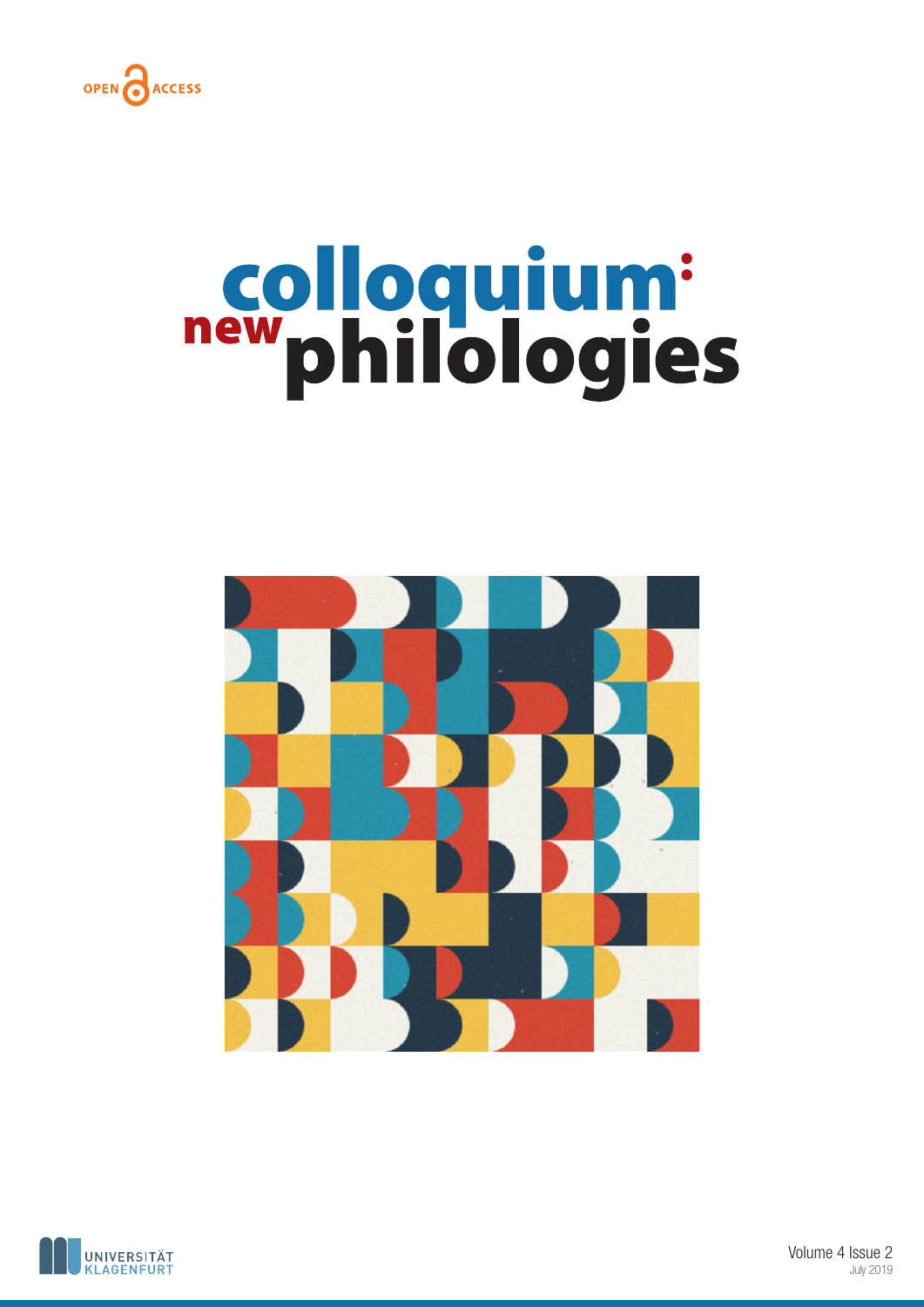Colloquium: New Philologies is edited by the Alpen-Adria-Universiät Klagenfurt.

Chief Editor: Nikola Dobrić Co-Chief Editor: Cristina Beretta Section Editors: Cristina Beretta, Marta Degani, Nikola Dobrić, Angela Fabris, Paul Keckeis, René Reinhold Schallegger, Giustina Selvelli, Jürgen Struger, Peter Svetina, Giorgio Ziffer Technical Editor: Thomas Hainscho Administrative Assistance: Mark Schreiber

World Wide Web Visit Colloquium online at http://colloquium.aau.at

### Legal Information

Colloquium is an Open Access Academic Journal. It is licensed under a Creative Commons Attribution 4.0 International License (CC BY 4.0).

Colloquium Logo by Gerhard Pilgram; Open Access Logo by Public Library of Science, from Wikimedia Commons (CC BY-SA 3.0); Title page: "Semi Circle Pattern" by Manoylov AC from www.openprocessing.org (CC BY-SA 3.0).

2019 by Alpen-Adria-Universiät Klagenfurt DOI: http://dx.doi.org/10.23963/cnp.2019.4.2 ISSN 2520-3355